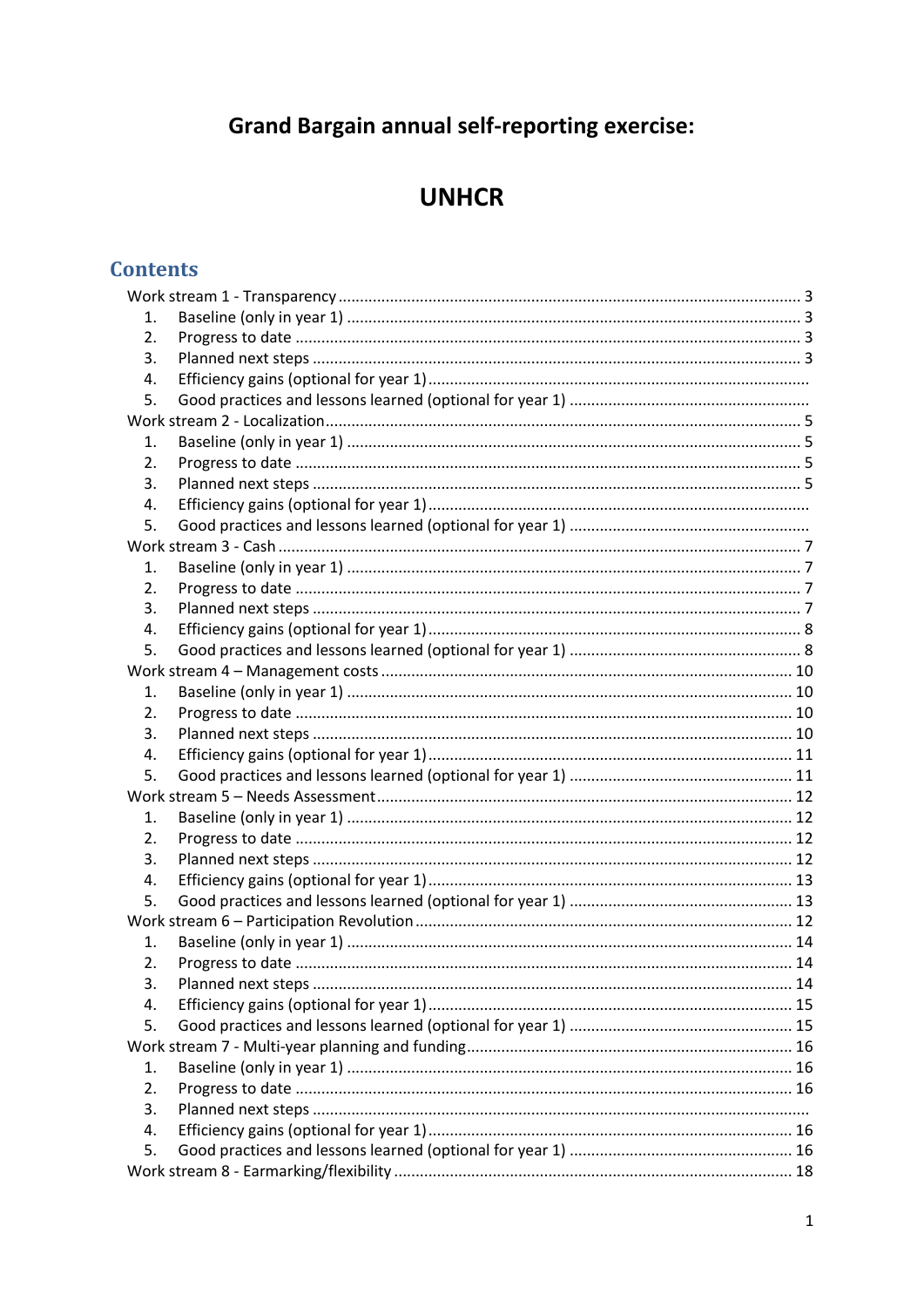| $\mathbf 1$    |  |  |  |  |
|----------------|--|--|--|--|
| 2.             |  |  |  |  |
| 3.             |  |  |  |  |
| 4.             |  |  |  |  |
| .5.            |  |  |  |  |
|                |  |  |  |  |
| $\mathbf{1}$ . |  |  |  |  |
| 2.             |  |  |  |  |
| 3.             |  |  |  |  |
| 4.             |  |  |  |  |
| 5.             |  |  |  |  |
|                |  |  |  |  |
| 1.             |  |  |  |  |
| 2.             |  |  |  |  |
| 3.             |  |  |  |  |
| 4.             |  |  |  |  |
| 5.             |  |  |  |  |
|                |  |  |  |  |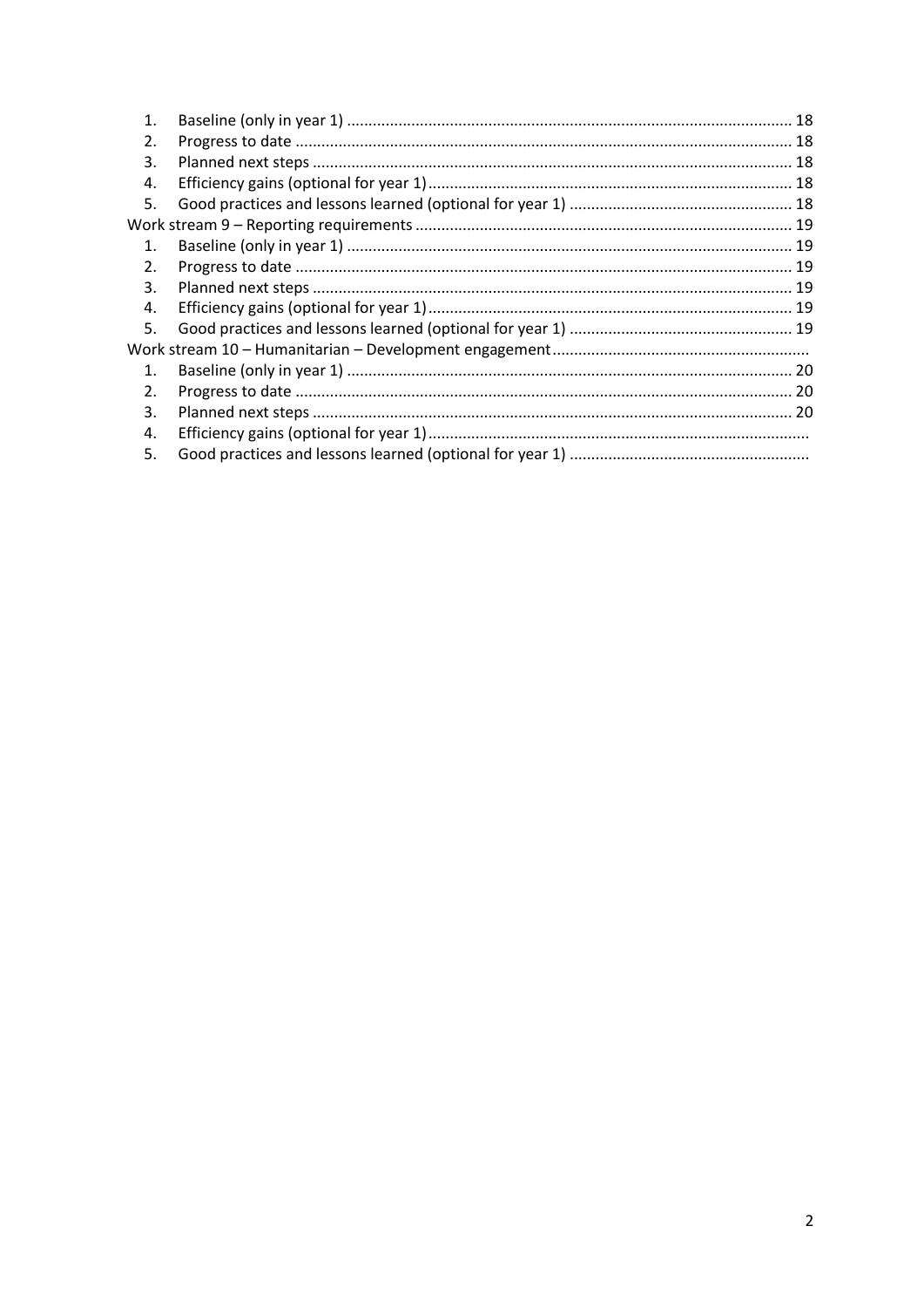## <span id="page-2-1"></span><span id="page-2-0"></span>**Work stream 1 - Transparency**

#### **1. Baseline (only in year 1)**

Where did your organisation stand on the work stream and its commitments when the Grand Bargain was signed?

The Global Focus website [\(http://reporting.unhcr.org/](http://reporting.unhcr.org/)) is UNHCR's main transparency and reporting platform, providing in-depth and regularly updated information on programmes, operations, financial requirements, contributions, expenditures and donor profiles, along with key publications including the Global Appeal and Global Report. Global Focus will remain UNHCR's main transparency tool and UNHCR will continue improving its functionality, especially to further demonstrate the link between plans, results and expenditures. Although UNHCR is not yet a member of the International Aid Transparency Initiative (IATI), it has, together with other humanitarian organizations, carefully analysed the IATI standard for fit and applicability against its budget and planning structure. UNHCR reports part of its funding information (mainly funding to its programmes including in Humanitarian Response Plans and Refugee Response Plans) to the OCHA-managed Financial Tracking System (FTS). As FTS reports all its funding information monthly to IATI, to the extent UNHCR is reporting to FTS, it is also reporting to IATI.

#### **2. Progress to date**

<span id="page-2-2"></span>Which concrete actions have you taken (both internally and in cooperation with other signatories) to implement the commitments of the work stream?

UNHCR has been undertaking an internal analysis in order to assess the compatibility of the IATI standard, in its current form, with UNHCR's needs-based and programme-based (as opposed to project-based) planning, budgeting and reporting systems. As part of this analysis, UNHCR met with UNDP and the IATI Secretariat in New York, attended the briefing on IATI by Development Initiatives jointly with ICRC and IFRC and met with the Netherlands MFA to discuss opportunities that IATI presents as well as its limitation in its current form. As a result, UNHCR and ICRC now have a joint position on humanitarian requirements for IATI.

In January 2017, UNHCR embarked on the revision of its Results-Based Management framework which was originally launched in 2009. The revision is envisaged to ensure greater accountability and transparency by reinforcing the link between its results, impact and resource allocation.

#### **3. Planned next steps**

<span id="page-2-3"></span>What are the specific next steps which you plan to undertake to implement the commitments (with a focus on the next 2 years)?

The Global Focus will remain UNHCR's main transparency tool and UNHCR will continue improving its functionality, especially to further demonstrate the link between plans, results and expenditures. UNHCR and ICRC will continue a dialogue with the IATI Secretariat and Development Initiatives in order to determine how to address the challenges which the IATI Standard, in its current format, poses when trying to make it fit for reporting by humanitarian organisations with a very different business model.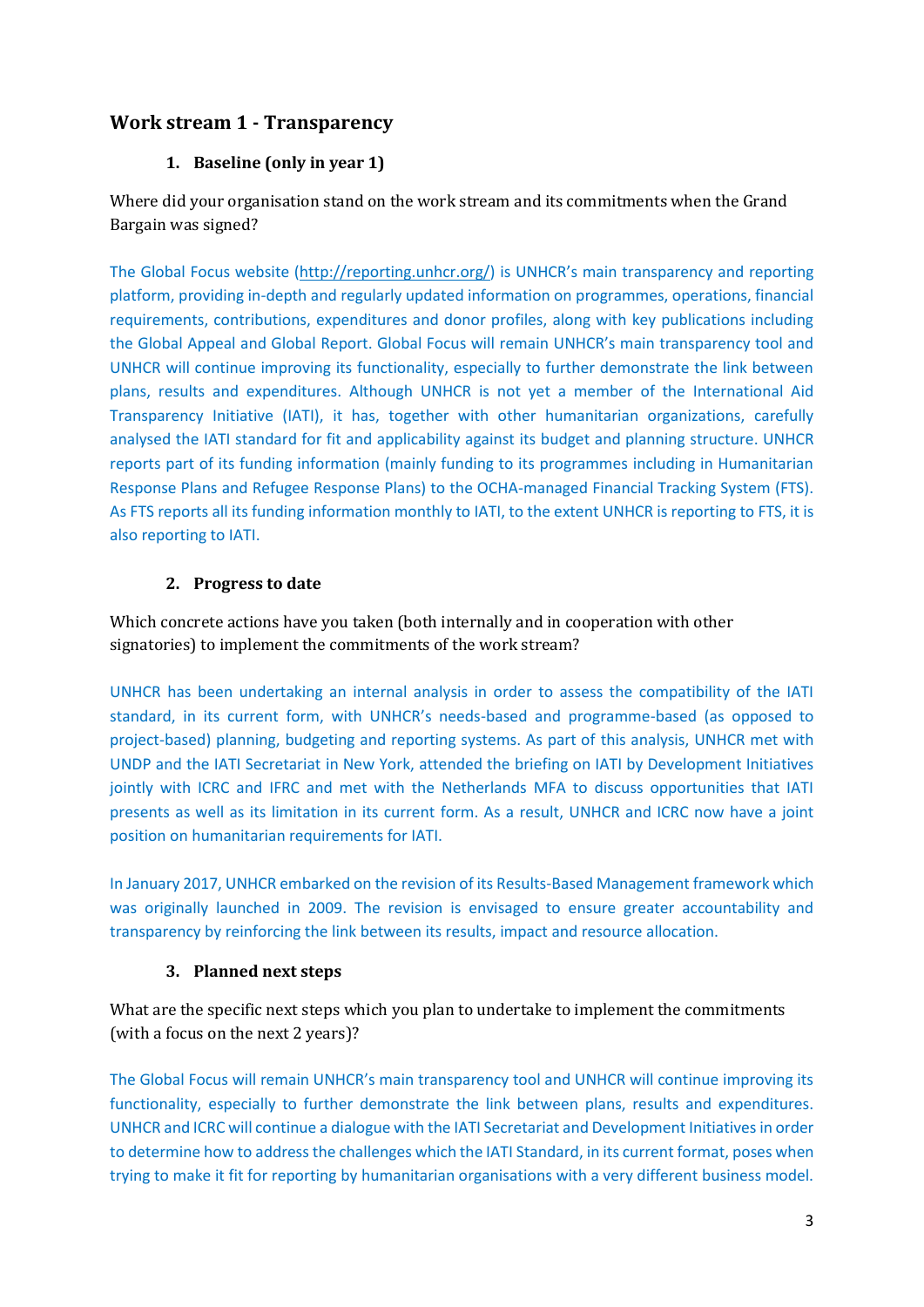These challenges include among others: lack of forward-looking data; budget structure; resource allocation process etc.

## **4. Efficiency gains (optional for year 1)**

Please indicate, qualitatively, efficiency gains associated with implementation of GB commitments and how they have benefitted your organisation and beneficiaries.

#### **5. Good practices and lessons learned (optional for year 1)**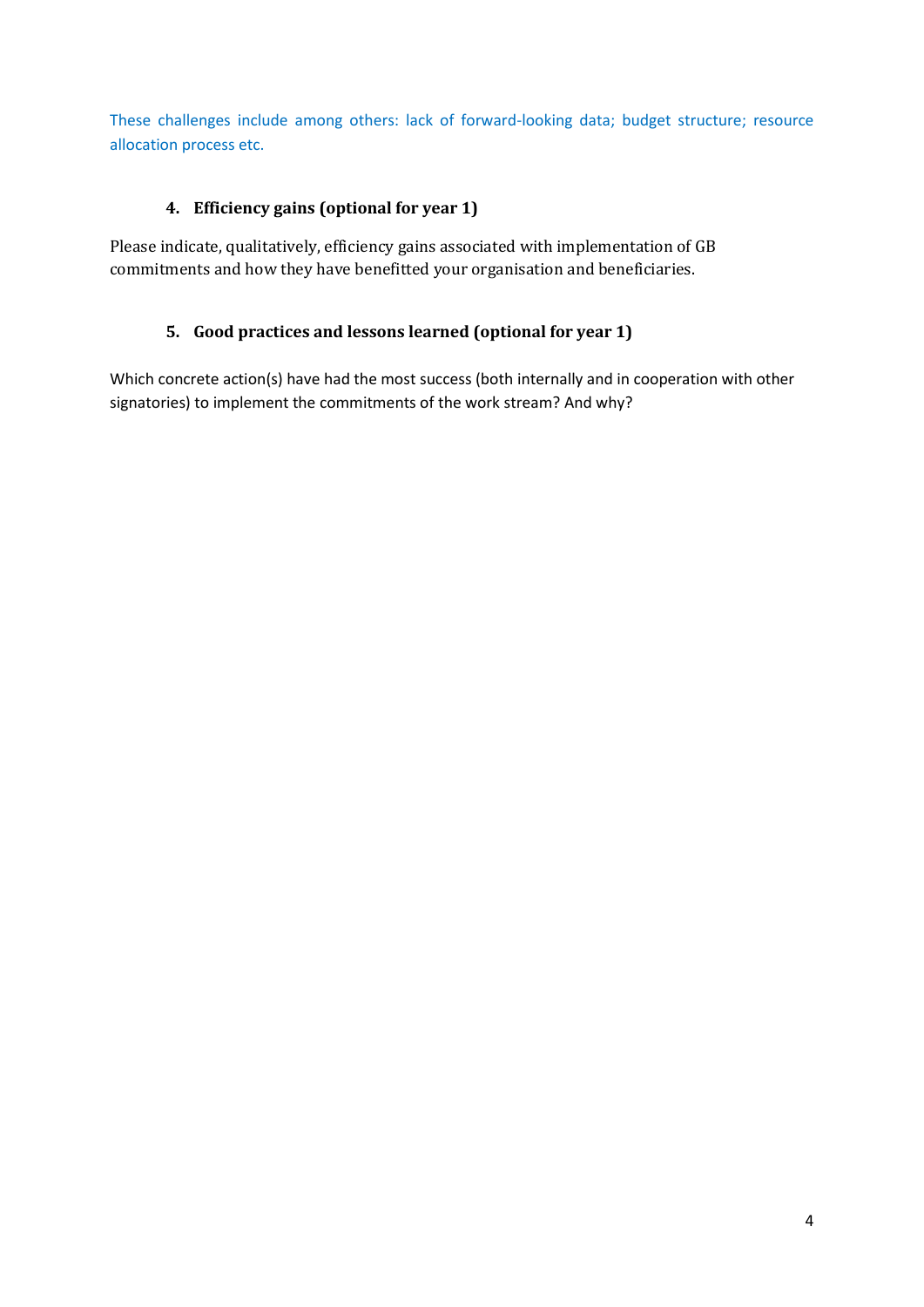## <span id="page-4-1"></span><span id="page-4-0"></span>**Work stream 2 – Localization**

#### **1. Baseline (only in year 1)**

Where did your organisation stand on the work stream and its commitments when the Grand Bargain was signed?

In 2015, UNHCR transferred 15% of its total expenditures<sup>1</sup> to the local partners (local NGOs and local/national governments combined). Amongst UN agencies, there were no harmonized arrangements in place for partner eligibility and partner agreements. High Alert List of Emergency Preparedness (HALEP) was launched internally to alert on situations and prioritize preparedness support at field level, which included regional and local stakeholders.

#### **2. Progress to date**

<span id="page-4-2"></span>Which concrete actions have you taken (both internally and in cooperation with other signatories) to implement the commitments of the work stream?

In 2016, UNHCR transferred 16 % of its total expenditures to local partners (local NGOs and local/national governments combined). While the percentage increase remained at 1%, the overall expenditure increased from US\$ 490 million in 2015 to US\$ 623 million in 2016. UNHCR/UNICEF/WFP continued joint work to harmonize partnership arrangements.

During 2016, 23 Situational Emergency Trainings (SET) were organized, including governmental and local partners in Chad, Greece, Tunisia, Cameroon, DRC, Venezuela, Sudan, Panama, Congo, Iraq, Ecuador, and Djibouti. A pilot mission to integrate joint priorities on preparedness at the local level in Tanzania took place. Consultations were held with national and international partners on joint priority preparedness actions at the local level, piloting of 6 identified priorities has started.

#### **3. Planned next steps**

1

<span id="page-4-3"></span>What are the specific next steps which you plan to undertake to implement the commitments (with a focus on the next 2 years)?

UNHCR/WFP/UNICEF to map commonalities in partner due diligence process. The initial eligibility assessments (basic due diligence) for partner vetting, registration and profile currently employed by the three agencies have been mapped, and areas of convergence have been identified and divergences aligned. Discussions with OCHA are being pursued to explore an approach that can be commonly relied upon by all agencies.

Expand UNHCR's Partner Portal to a shared UNHCR/WFP/UNICEF Partner Portal, as a hub for initiating and registering potential partners, listing all agency Calls for Expression of Interest/Proposals for selection of partners to undertake UN-funded operations, and for a library of relevant information on partnerships The 3 UN agencies are hopeful that other UN agencies will also opt to harmonize.

 $1$  UNHCR was previously reporting the local partners' allocation against the programme expenditure. As such, UNHCR's WHS document read "in 2015, UNHCR allocated 18% of programme expenditure to local partners". UNHCR has since then adjusted its calculation to read "against the total expenditure". According to the new calculation, 2015 ratio is at 15% against the total expenditure.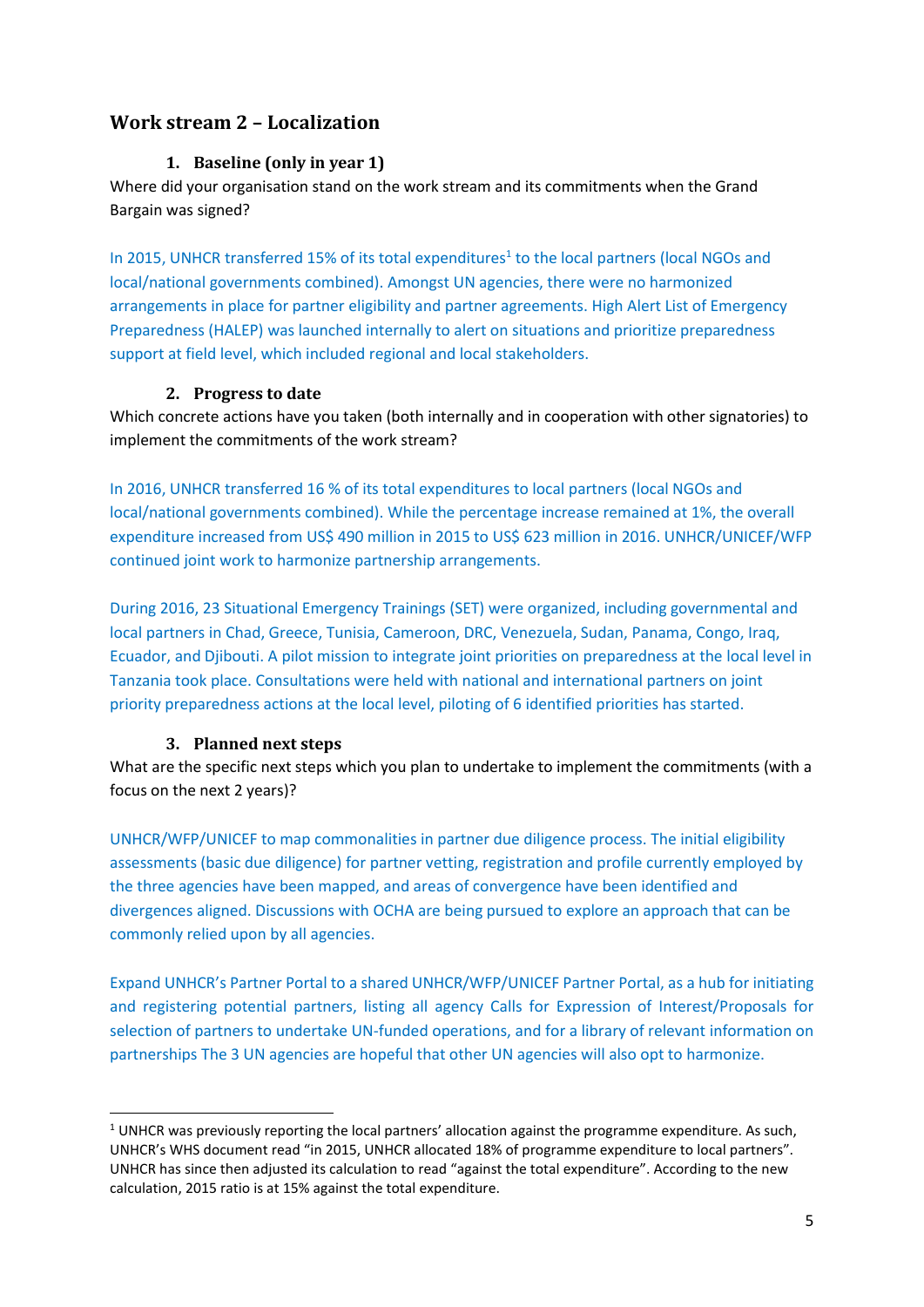Adopt a common approach to the audit of partners with UNICEF and other UN agencies. UNHCR shared with UN sister agencies its risk-based audit of UNHCR funded projects that are implemented by partners. In 2016, UNICEF and UNFPA revised their HACT scheduled audit Terms of Reference for the execution of shared audits for shared partners to align in substance with UNHCR's audit TOR. This approach brings the additional benefit of further harmonization of business practices, enhance stewardships of resources, and collaborative efforts among UN agencies, increased efficiency and reduced administrative burden on partners. WFP has expressed an interest in this process and will examine potential applicability internally.

Harmonize UNHCR/ WFP/UNICEF partnership agreement templates. The adoption of a harmonized terminology and the terms of partnership agreements including cost categories (short term) and a simplified budget template (longer term), while maintaining the core business models of respective organisations, is agreed by all agencies as a realistic option for further analysis and exploration for harmonization.

UNICEF/UNHCR/WFP are also seeking to simplify reporting of projects and aligning it with the Grand Bargain work-stream on harmonizing and simplifying reporting which is currently looking at piloting in a few country contexts a 10+3 reporting approach proposed by GPPi. UNHCR took part in the reporting workshop organized in Berlin in late March.

UNHCR contingency plans contain local preparedness action plans, developed in conjunction with local, national and international partners and other stakeholders. Lessons learned from pilots and other exercises incorporated into planning to ensure continuous improvement. Two additional missions to integrate joint preparedness priorities with local partners. Updated preparedness tools and mainstream preparedness at the local level in 10 affected countries based on the HALEP analysis. 4 inter-agency SETs delivered at country level, focusing on HALEP countries

#### **4. Efficiency gains (optional for year 1)**

Please indicate, qualitatively, efficiency gains associated with implementation of GB commitments and how they have benefitted your organisation and beneficiaries.

#### **5. Good practices and lessons learned (optional for year 1)**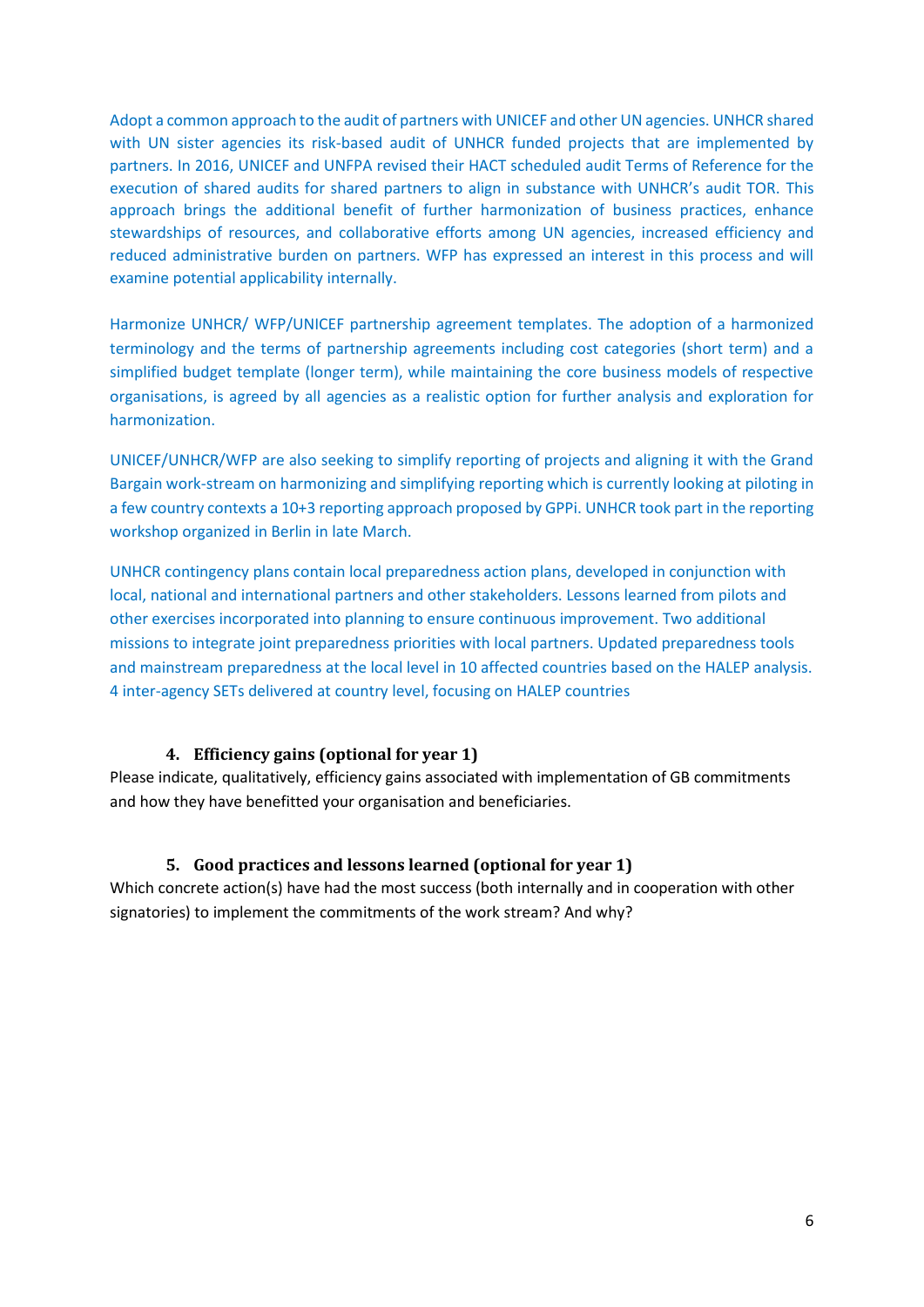## <span id="page-6-1"></span><span id="page-6-0"></span>**Work stream 3 – Cash**

#### **1. Baseline (only in year 1)**

Where did your organisation stand on the work stream and its commitments when the Grand Bargain was signed?

In 2015, UNHCR transferred US\$ 325 million directly to beneficiaries. UNHCR adopted and launched a five-year (2016-2020) *Policy on Cash-based Interventions* and the *UNHCR Strategy for the Institutionalisation* of Cash-Based Interventions (CBI).

#### **2. Progress to date**

<span id="page-6-2"></span>Which concrete actions have you taken (both internally and in cooperation with other signatories) to implement the commitments of the work stream?

In 2016, UNHCR transferred US\$ 688 million to beneficiaries. With this, UNHCR has already completed its commitment made at the World Humanitarian Summit to double CBI. UNHCR has trained some 700 UNHCR and partner staff on cash and launched two new cash learning programmes.

UNHCR has undertaken a systematic review of its processes, systems and organisational set up in order to identify the required changes and investments in the next five years. The first concrete results include: (1) adjustments to UNHCR's financial procedures; (2) development and field-testing of tools, including UNHCR Market Assessment Companion Guide and Toolkit and Cash Delivery Mechanism Assessment Tool, and made them available to the humanitarian community as a whole, filling an evident gap. UNHCR is also preparing to launch guidelines on targeting of assistance and (3) reviews of the use of cash to support health and WASH programming and made the findings available to the humanitarian community.

#### **3. Planned next steps**

<span id="page-6-3"></span>What are the specific next steps which you plan to undertake to implement the commitments (with a focus on the next 2 years)?

As part of the 2020 roadmap, some of the key activities in the next 2 years include: (1) Providing targeted cross-cutting cash support and building further cash capabilities in some 15-20 countries which are relatively new to cash to enable them to expand their use; (2) implementing UNHCR's capacity-building strategy on cash with the aim to train some 30% of its workforce in two years. An important component of the Strategy is to train partner staff as well; (3) adjusting relevant processes, tools, systems and organisational structure in order to mainstream cash across all corporate functions; (4) with key partners, in particular sister UN agencies, pursuing common cash approaches in which all stakeholders and partners with relevant technical and operational capacity to add value to the humanitarian response implemented through cash provision to beneficiaries; (5) this includes expanding the use of common cash facilities (see below) open to all agencies on an equal and direct basis with the objective of maximising efficiency gains.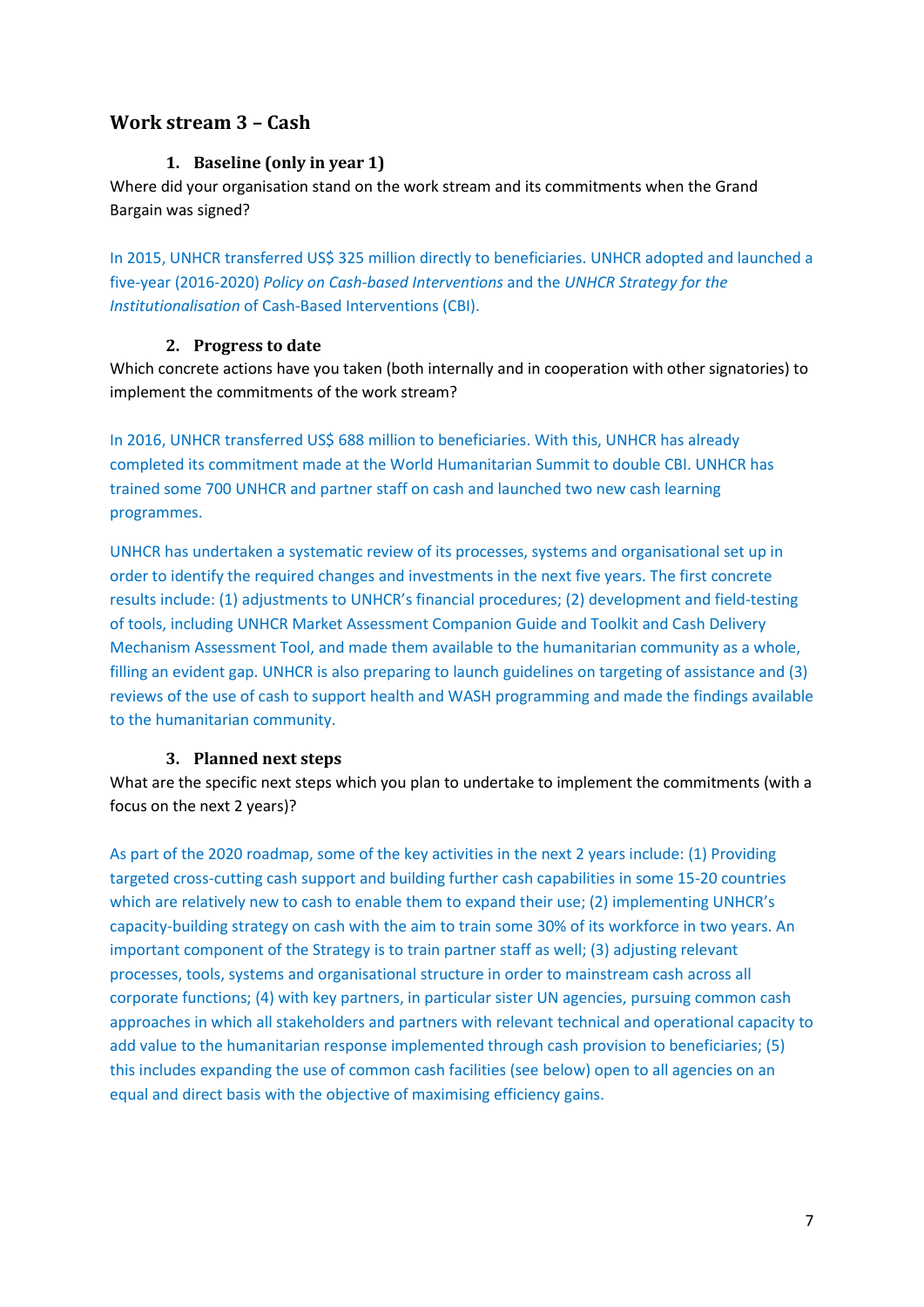Most of UNHCR's CBI operations have post-distribution monitoring systems in place to various degrees. However, this year UNHCR will make a coherent monitoring framework for cash with standard templates in order to harmonise standards and monitoring across operations.

#### **4. Efficiency gains (optional for year 1)**

<span id="page-7-0"></span>Please indicate, qualitatively, efficiency gains associated with implementation of GB commitments and how they have benefitted your organisation and beneficiaries.

A PricewaterhouseCoopers (PwC) study of UNHCR's three largest, established cash operations in 2016 (Lebanon, Afghanistan and Jordan) confirmed that up to 93 cents of each dollar went to people of concern. While this costing could be as low as 88% in a more conservative scenario, this range of 88% to 93% compares favourably with other partners. As highlighted by PwC, the delivery cost for cash assistance will vary with the size and maturity of the programme, with new operations requiring larger initial investments.

While the cash modality has the potential to increase operational effectiveness and efficiency while providing dignity and choice to people of concern, UNHCR continues to invest in robust market assessments from the onset and at all stages of its response to evaluate the suitability of cash programming and ensure that interventions are context-specific and people-centred.

In Middle East operations, some 1.8 million people received cash assistance in 2016. In Jordan, studies show that cash is helping prevent thousands of Syrian refugees from resorting to desperate survival strategies, such as child labour. In Turkey, UNHCR established a cost-effective cash distribution system, providing winterization support to some 108,000 refugee families.

<span id="page-7-1"></span>UNHCR has completed a one-year full scale Proof of Concept of the Common Cash Facility (CCF) application in Jordan, which is the largest cash assistance programme for refugee population worldwide. In 2016, the CCF transferred some USD 110 million at a banking transfer cost as low as 1.67%. The CCF concept has proven that maintaining and leveraging collaboration between humanitarian organisations can result in improved efficiencies through collective bargaining with the private sector.

#### **5. Good practices and lessons learned (optional for year 1)**

Which concrete action(s) have had the most success (both internally and in cooperation with other signatories) to implement the commitments of the work stream? And why?

An important commitment to the Grand Bargain on cash assistance is to *Invest in new delivery models which can be increased in scale while identifying best practice and mitigating risks in each context.* UNHCR has completed a one-year full-scale Proof of Concept of the CCF application in Jordan, which is one of the largest cash assistance programmes for refugees worldwide. The principle objective is to help establish a globally recognised standard for cash transfer arrangements that are shared and agreed by all humanitarian partners and donors alike.

With nine participating agencies and NGOs, the Jordan experience has shown that the CCF, which can be established by any agency or NGO but managed by the private sector, is accessible to all humanitarian actors, large and small, on an equal and direct basis and under the same terms and conditions with no entry and exit barriers.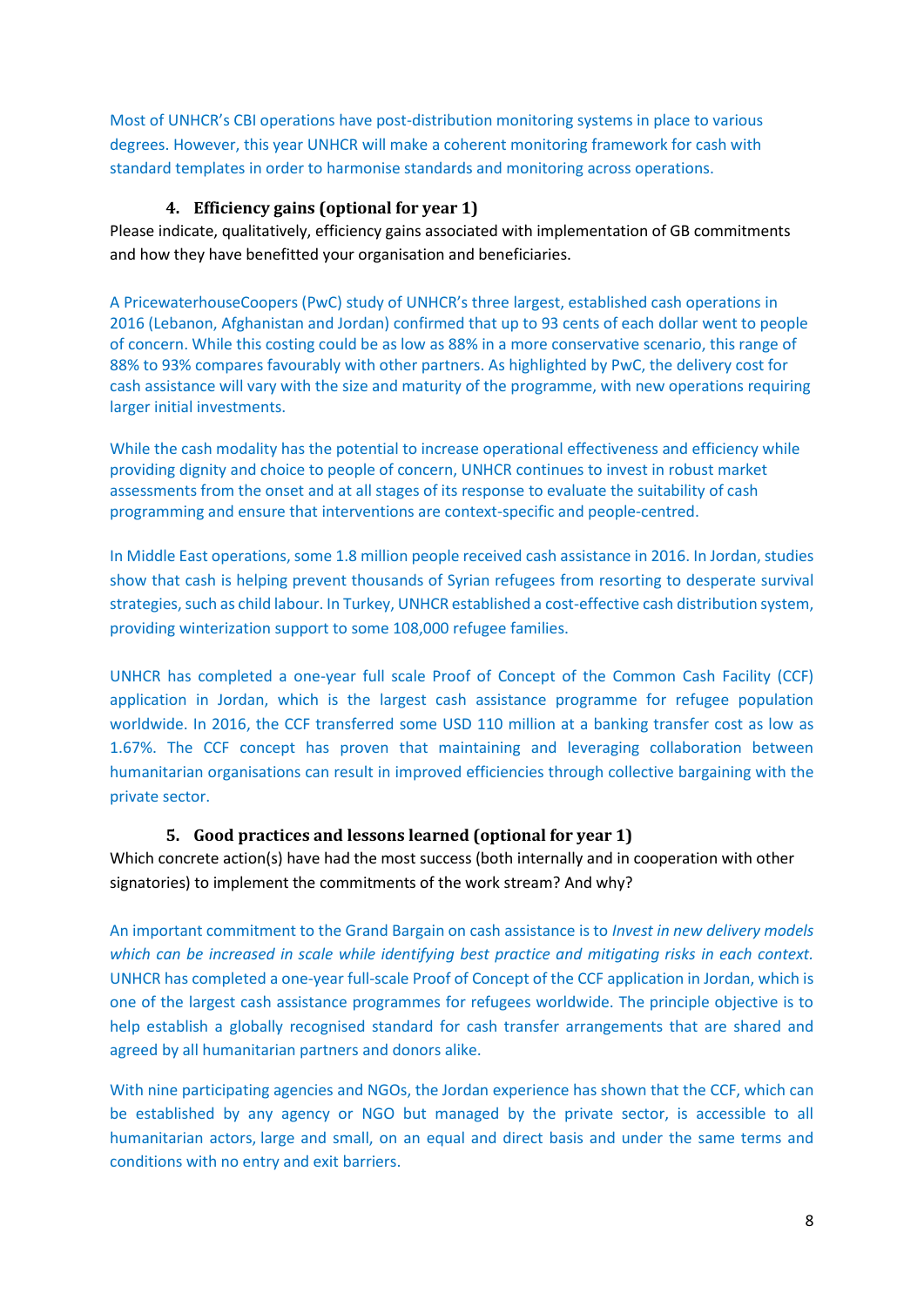In 2017, UNHCR and CaLP will conduct a review of the Common Cash Facility so to share this good practice and learning with the broader humanitarian community.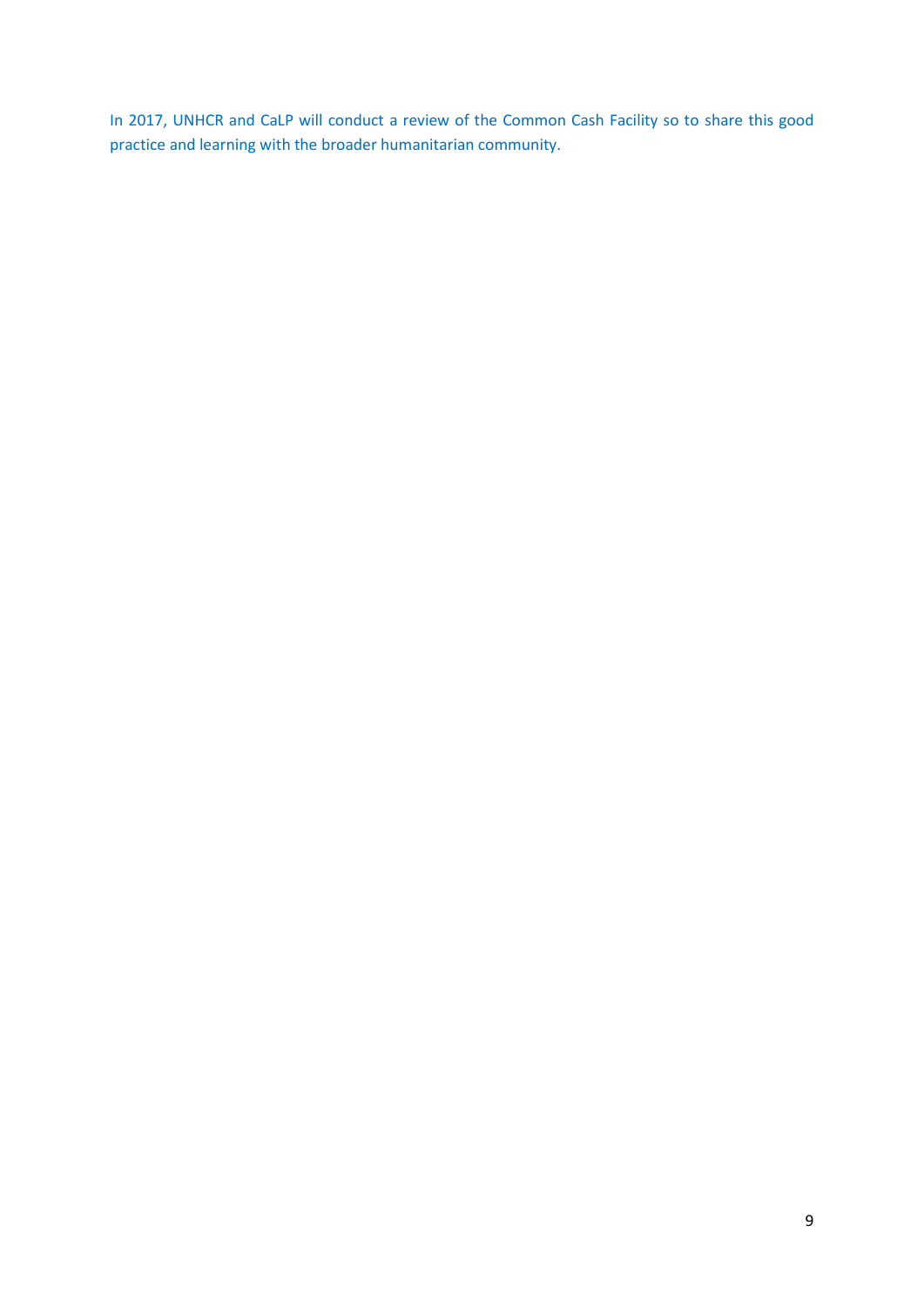## <span id="page-9-1"></span><span id="page-9-0"></span>**Work stream 4 – Management costs**

#### **1. Baseline (only in year 1)**

Where did your organisation stand on the work stream and its commitments when the Grand Bargain was signed?

UNHCR is part of the Global Humanitarian Lab that works to scale up collective innovation in humanitarian interventions. In 2016, biometrics were used in 63 countries for refugee protection. Of these, 34 were UNHCR operations for the purpose of identity management, focused in particular on registration, and for assistance distribution. UNHCR/UNICEF/WFP's joint work on harmonization of partnership agreements was ongoing. There was no harmonized costing structures amongst different donors and aid organizations, making cost performance comparison impossible. Fund recipients are obliged to adjust financial reports for different donors even when funds were allocated to the same project. UNHCR total procurement amounted to US\$ 1.017 billion in 2015, goods and services combined. During 2011 to 2016, UNHCR provided formal responses to a total of 106 individual donor assessments.

#### **2. Progress to date**

<span id="page-9-2"></span>Which concrete actions have you taken (both internally and in cooperation with other signatories) to implement the commitments of the work stream?

On behalf of the UN Procurement Network, UNHCR recruited a consultant to analyse collaborative procurement opportunities. Phase 1 of the Project was completed in December 2016, and the Procurement Network meeting in March 2017 adopted the report. Phase 2 began In February 2017 with a deeper analysis of the goods and services pre-selected in Phase 1 and a review of common vendor opportunities. Phase 2 will be completed during 2017, and UNHCR has offered to lead this second Phase. UNHCR biometrics coverage has increased to 44 country operations.

In March 2017, UNHCR and the Government of Japan organized a workshop in Geneva to take stock of the status of 5 commitments under this work-stream. While the main purpose of the workshop was to update on the ongoing work (collective innovation work, joint procurement, harmonization of partnership arrangements), there was also brain storming on how to harmonize cost structures and reduce individual donor assessments. At the workshop, there was a general consensus to keep track of the number of individual donor assessments through donors' self-reporting.

At the workshop, NRC and the Boston Consulting presented the "Money where it counts" project, which aims to harmonize cost classification and financial reporting amongst donors and aid organizations. Cost harmonization work done by the UN Development Group was also presented along with its challenges and limitations.

#### **3. Planned next steps**

<span id="page-9-3"></span>What are the specific next steps which you plan to undertake to implement the commitments (with a focus on the next 2 years)?

Document more systematically, joint collective work on innovation. UNHCR and the Government of Japan will aim to identify an organization to quantify the impact of innovation, while duly noting that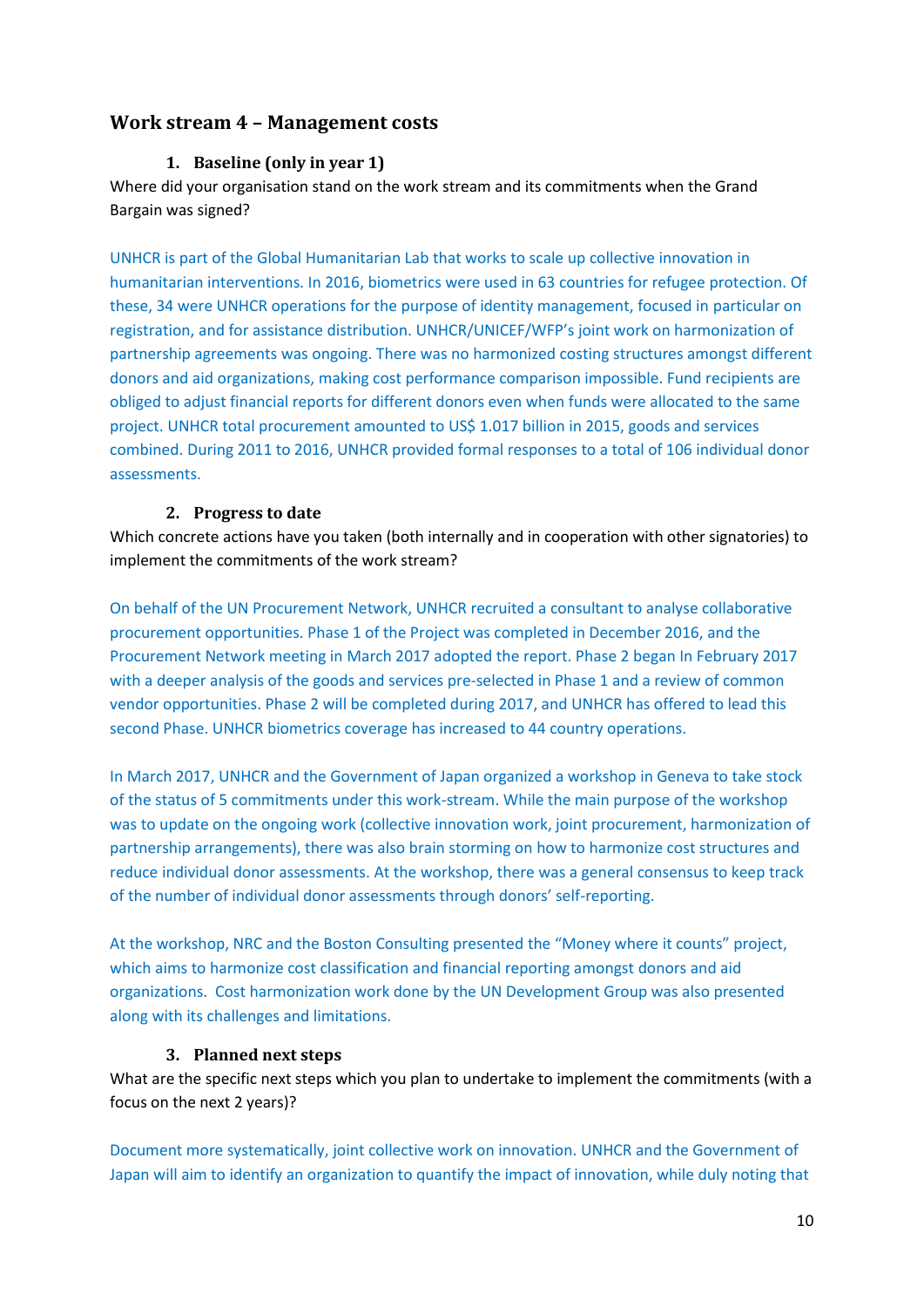programme effectiveness must come before cost efficiencies. UNHCR will work towards its commitment made at the WHS to use biometrics for refugee registration to a total of 75 country operations by 2020. UNHCR/UNICEF/WFP harmonization of partnership arrangements will continue. For the UN procurement network to pursue joint procurement based on analytical work completed and to quantify the costs saved. Ensure that Grand Bargain self-reporting includes for donors to report on individual donor assessments they conducted in a given year. This self-reporting will allow UNHCR and the Government of Japan to track the progress made in reducing the number of individual donor assessments.

#### **4. Efficiency gains (optional for year 1)**

<span id="page-10-0"></span>Please indicate, qualitatively, efficiency gains associated with implementation of GB commitments and how they have benefitted your organisation and beneficiaries.

#### <span id="page-10-2"></span><span id="page-10-1"></span>**5. Good practices and lessons learned (optional for year 1)**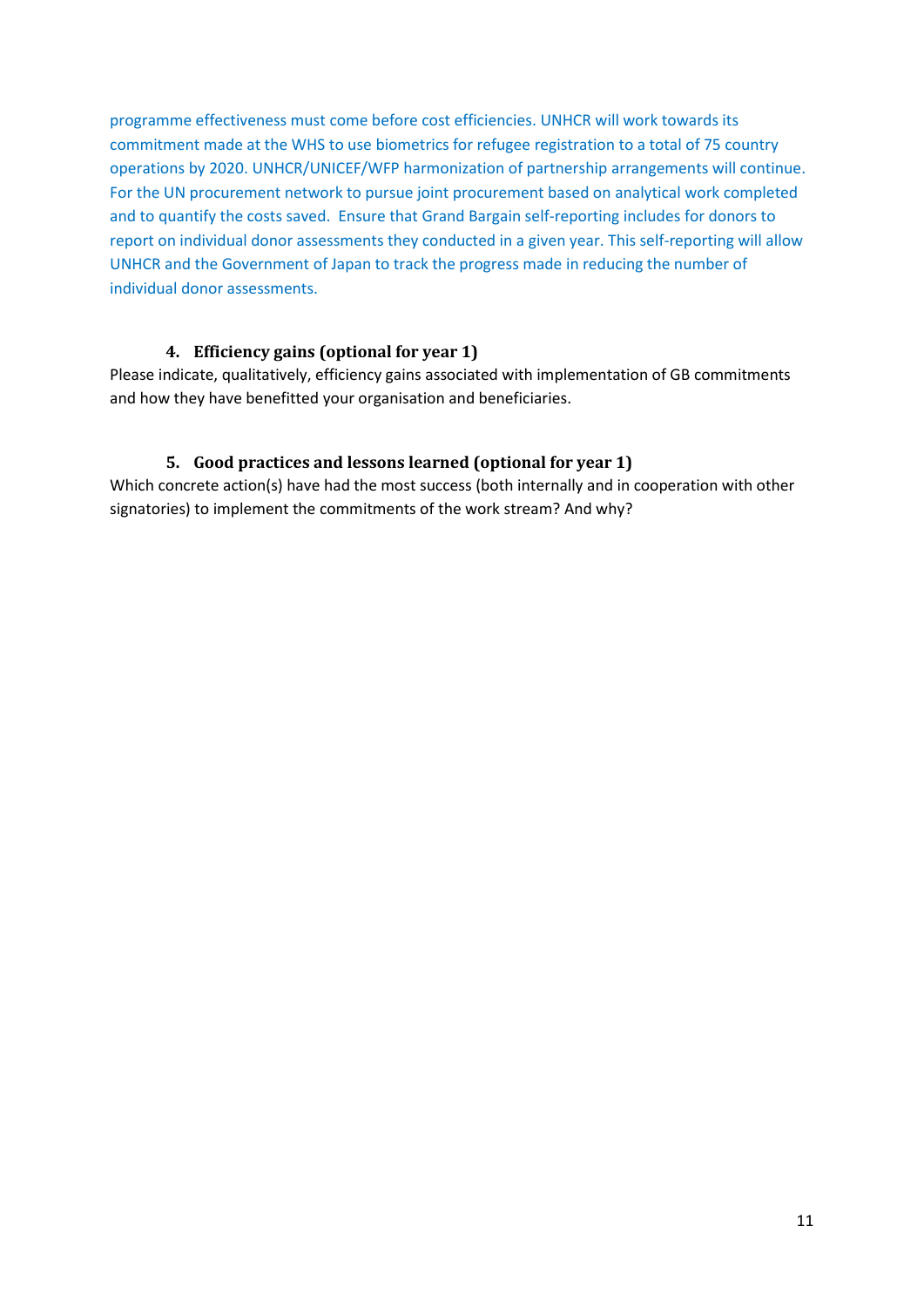## <span id="page-11-1"></span><span id="page-11-0"></span>**Work stream 5 – Needs Assessment**

### **1. Baseline (only in year 1)**

Where did your organisation stand on the work stream and its commitments when the Grand Bargain was signed?

Needs assessments for refugee operations are regularly published on UNHCR's data web portal [\(http://data.unhcr.org\)](http://data.unhcr.org/). UNHCR is one of the largest contributors of datasets to the Humanitarian Data Exchange (HDX). In addition, assessment reports from cluster needs assessments, which UNHCR leads or participates in, are shared on [https://www.humanitarianresponse.info,](https://www.humanitarianresponse.info/) [http://sheltercluster.org](http://sheltercluster.org/) and on other cluster websites.

#### **2. Progress to date**

<span id="page-11-2"></span>Which concrete actions have you taken (both internally and in cooperation with other signatories) to implement the commitments of the work stream?

UNHCR's Needs Assessment Handbook is finalized, making joint needs assessment and joint analysis the standard for assessment in all UNHCR activities. The Handbook is accompanied by a Needs Assessment Toolbox of templates, data collection forms and data analysis frameworks that also enable standardized practice and joint assessment. The Handbook is also the basis of a series of e-learning modules that can be stand-alone or appended and mainstreamed into existing learning programmes. UNHCR is working with OCHA, ACAPS, JIPS, Reach, WFP and other partners to improve multi-sectoral needs analysis, including developing analytical frameworks and data visualization and storage solutions.

UNHCR is a collaborator in the development of *Kobo*—an open-source, data-collection tool allowing aid workers to collect data in the field using mobile devices, paper or computers—with OCHA and Harvard Humanitarian Initiative. The use of a common platform ensures the most efficient use of software development resources as well as data structure compatibility between needs assessments that have been undertaken using the system. Eliminating the data entry step from paper and pen data collection introduces efficiencies in the needs assessment process.

#### **3. Planned next steps**

<span id="page-11-3"></span>What are the specific next steps which you plan to undertake to implement the commitments (with a focus on the next 2 years)?

UNHCR is establishing the Raw Internal Data Library (RIDL) which is a data library held at the central level for maintaining operational raw data from monitoring and needs assessments. This will ensure that knowledge is maintained over time, despite staff rotation. It will enable UNHCR to link needs assessments from multiple partners together, to cross-analyse data from multiple sources and to generate a common needs analysis. Linkages between RIDL and HDX are being explored.

UNHCR will participate in the ECHO/OCHA lead process for delivering on the commitments to the Grand Bargain, following the Brussels workshop in March, including leading the work stream on overcoming barriers to collaboration in joint assessments related to mandates, competition and shared efforts.

The roll out of increased guidance for assessment will begin, with a combination of support, instructions, technical and methodological improvements and training for operations in the delivery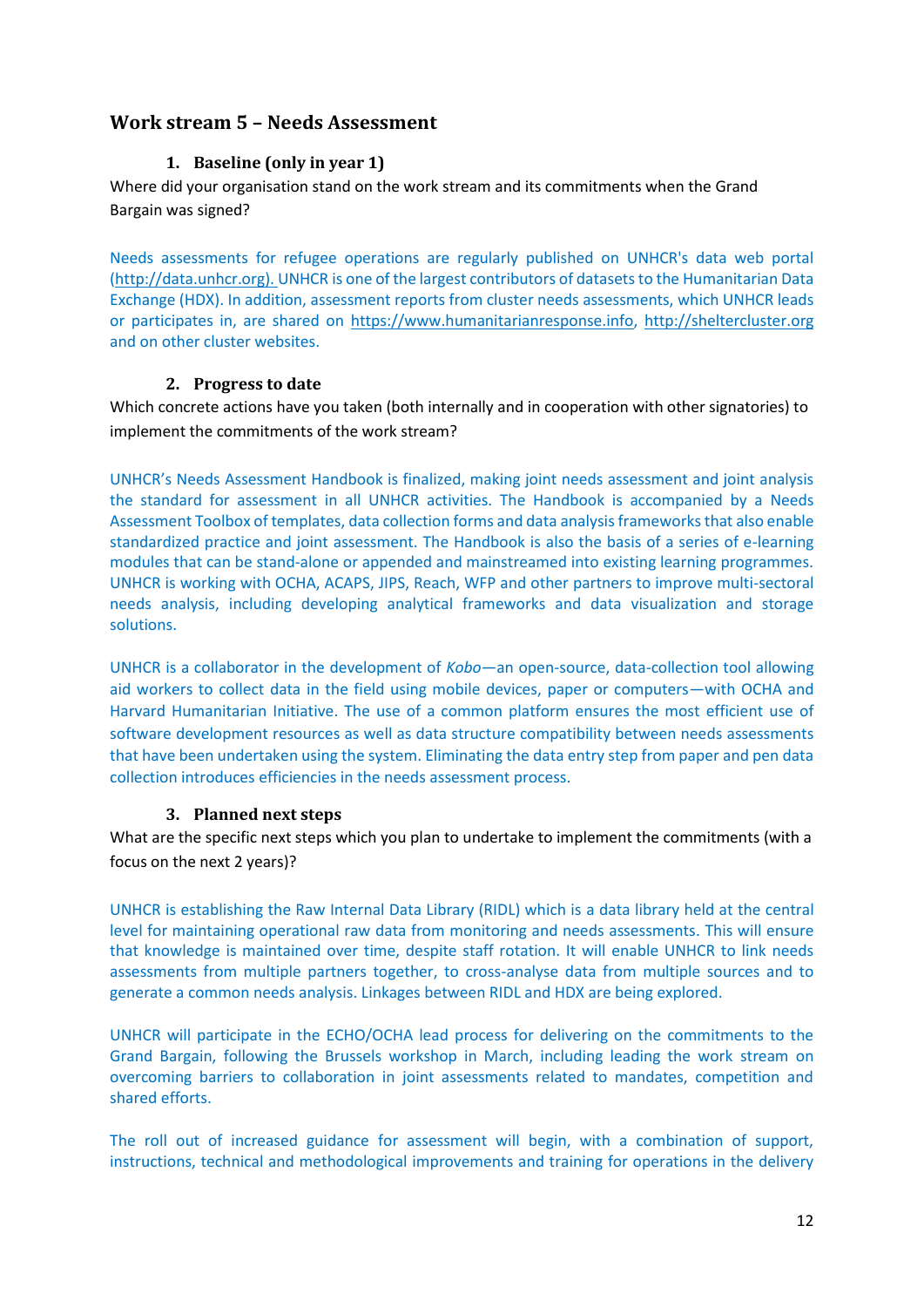of improved assessments, collaboration on joint assessment, and ensuring comprehensive engagement with local actors and persons of concern.

UNHCR and WFP are proceeding with a data sharing collaboration that foresees sharing not only personal information needed for cash and voucher distributions, but also assessment and monitoring information between the two organisations, as well as conducting joint analysis of needs and criteria for more effective targeting of assistance.

### **4. Efficiency gains (optional for year 1)**

<span id="page-12-1"></span><span id="page-12-0"></span>Please indicate, qualitatively, efficiency gains associated with implementation of GB commitments and how they have benefitted your organisation and beneficiaries.

#### **5. Good practices and lessons learned (optional for year 1)**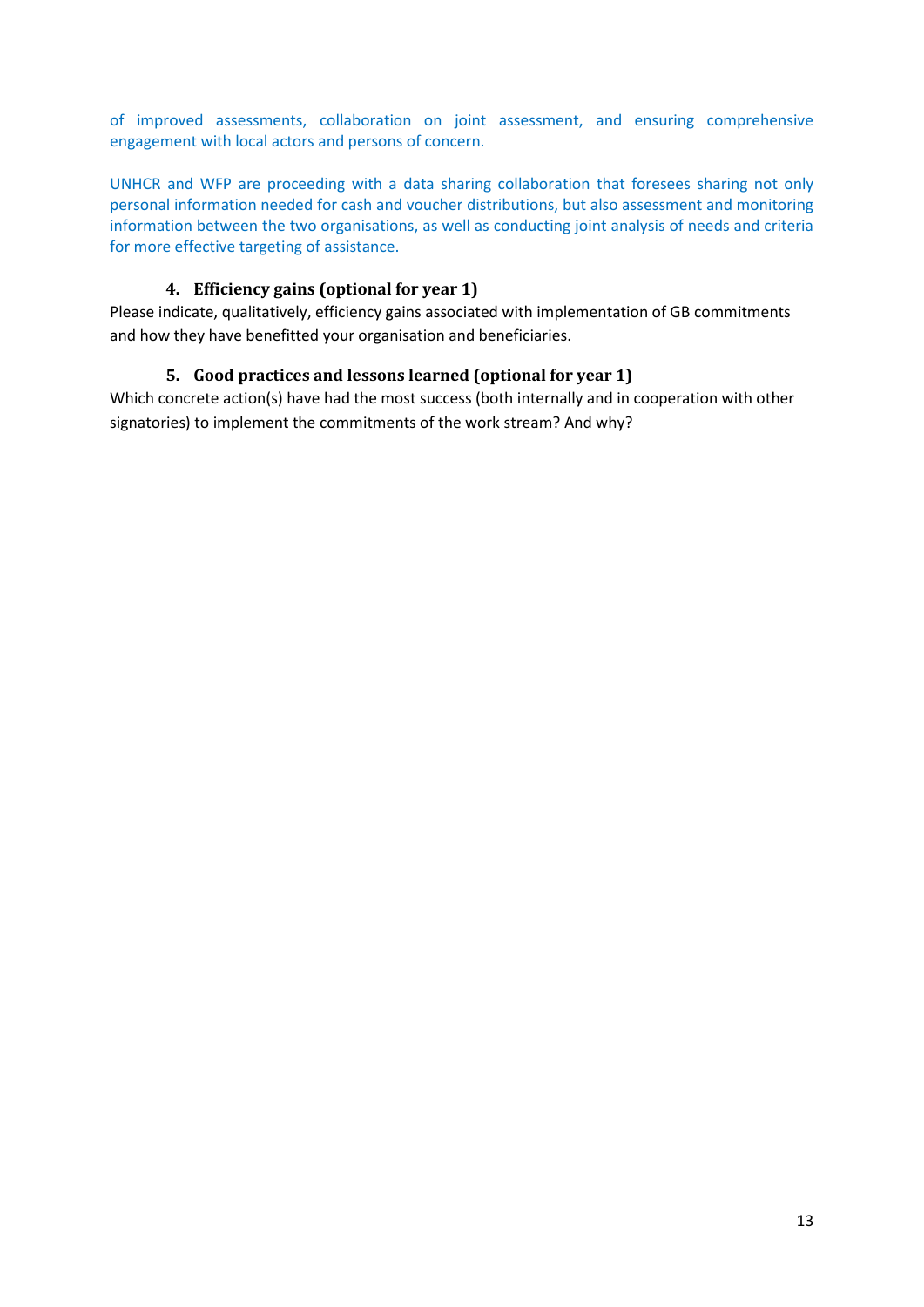## <span id="page-13-0"></span>**Work stream 6 – Participation Revolution**

#### **1. Baseline (only in year 1)**

Where did your organisation stand on the work stream and its commitments when the Grand Bargain was signed?

Out of 65 refugee and IDP situations reporting on the indicator, 48 were in the acceptable range of 35% female participation or above. UNHCR 2015 end of year reporting (91%) of operations collected inputs and feedback from persons of concern through participatory assessments.

#### **2. Progress to date**

<span id="page-13-1"></span>Which concrete actions have you taken (both internally and in cooperation with other signatories) to implement the commitments of the work stream?

UNHCR chairs the inter-agency group that drafted the Guidance Note on [Protection and](http://www.globalprotectioncluster.org/_assets/files/tools_and_guidance/protection_of_civilians/edg-aap_protection_guidance_note_2016.pdf)  [Accountability to Affected Populations \(AAP\) in the Humanitarian Programme Cycle](http://www.globalprotectioncluster.org/_assets/files/tools_and_guidance/protection_of_civilians/edg-aap_protection_guidance_note_2016.pdf) (HPC), which has been shared with field operations. UNHCR's Strategic Directions 2017 – 2021 sets out 'Putting people first', as a key commitment prioritising the inclusion and empowerment of persons of concern in interventions, specifically through feedback mechanisms, and innovative communication to amplify community voices.

UNHCR is the sponsor and an active member of the newly- established IASC Task Team on inclusion of persons with disabilities in humanitarian action, which has been tasked with developing global guidelines on inclusion of persons with disabilities in humanitarian action. The guidelines will be aligned with the principles of the Charter on Inclusion of Persons with Disabilities in Humanitarian Action, including the key principle of participation. UNHCR has appointed 2 focal points to coordinate the Agency's contribution to this process.

UNHCR has completed a Programming for Protection Learning Programme guide for operations to integrate accountability throughout the operation management cycle. It provides practical ways for operations to increase their partnerships with local community structures, close the feedback loop and ensure that the priorities and views of persons of concern are included in planning, implementing and monitoring.

#### **3. Planned next steps**

<span id="page-13-2"></span>What are the specific next steps which you plan to undertake to implement the commitments (with a focus on the next 2 years)?

UNHCR will issue an organisational Statement of AAP commitments. Administrative Instructions on planning, implementation and reporting in 2017 include specific actions on AAP and stronger emphasis on the early engagement of local and national actors. Embed AAP responsibilities into field roles, programme management and quality assurance processes, in partnership agreements and coordination arrangements led by UNHCR. Finalize UNHCR's Revised Commitments to Women and Girls (2017 – 2021), that includes a commitment that seeks to strengthen women and girls' influence in decision-making processes through their equal and meaningful participation.

Document good practices in increasing the active and equal participation of women and adolescent girls which would feed into development of guidance and technical assistance to field operations to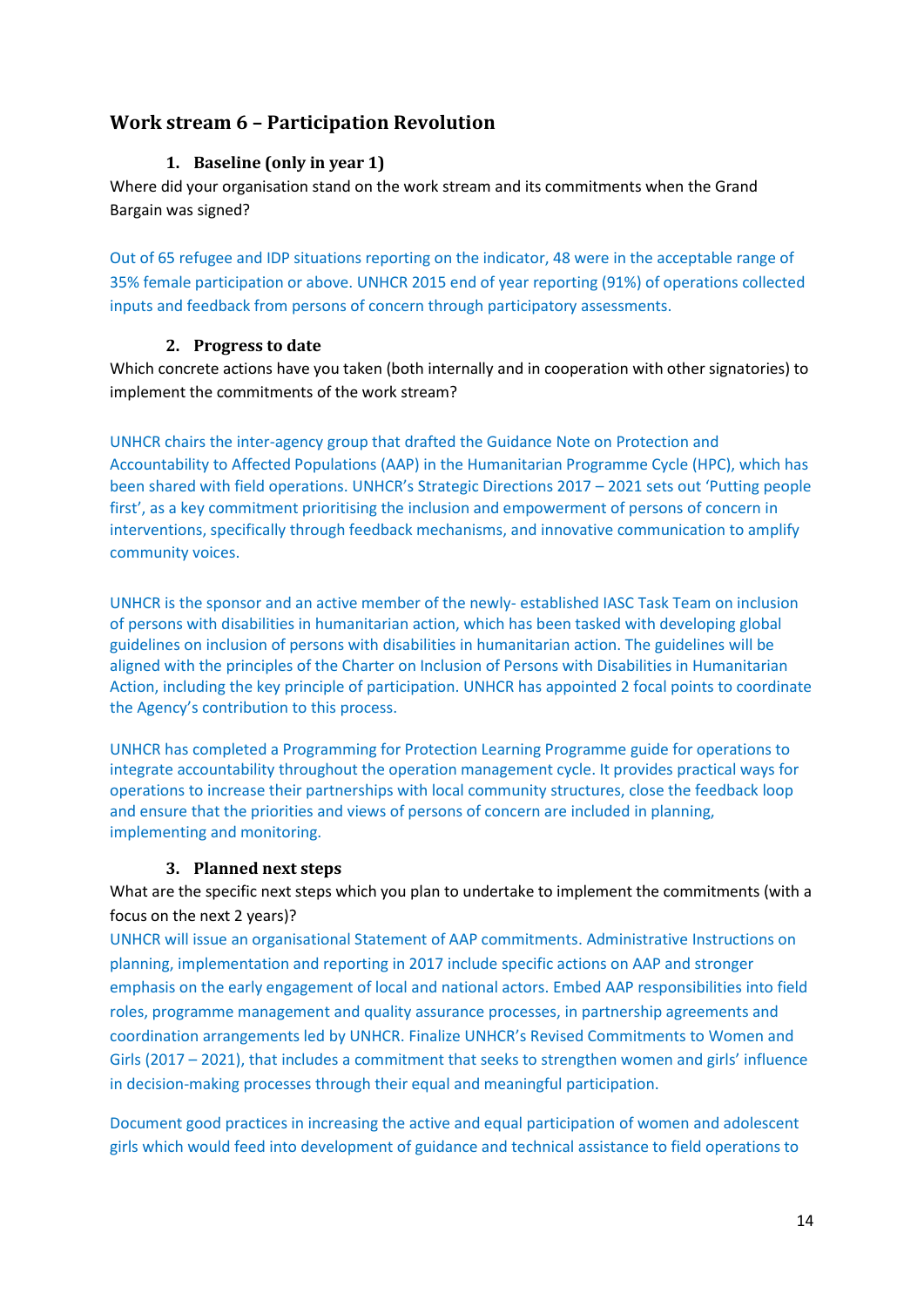increase active and equal participation of women and adolescent girls. Revise UNHCR Results-Based (RBM) Framework to include strategic benchmarks for the monitoring and reporting of AAP activities

### **4. Efficiency gains (optional for year 1)**

<span id="page-14-0"></span>Please indicate, qualitatively, efficiency gains associated with implementation of GB commitments and how they have benefitted your organisation and beneficiaries.

### **5. Good practices and lessons learned (optional for year 1)**

<span id="page-14-1"></span>Which concrete action(s) have had the most success (both internally and in cooperation with other signatories) to implement the commitments of the work stream? And why?

Refugee Outreach Volunteers (ROV) enable timely response to protection cases in a variety of sectors and empower refugee volunteers involved in the programme, including youth and persons with specific needs. ROVs are an invaluable source of information for UNHCR on the protection needs of refugees and an efficient mechanism for 2-way communication between UNHCR and the wider refugee community, leading to increased accountability. Community Centres which are fully managed by refugees are safe and public places where women, men, boys and girls of diverse backgrounds can meet for social events, recreation, education and livelihood programmes, information exchange, and other purposes. They are established with the main objective of empowering refugee and host communities, and providing them with a forum to promote their participation in decisions that affect their lives. This meaningful involvement takes a variety of forms in community centres supported by UNHCR operations. Centre management committees composed of refugees and members of the host community, promote peaceful coexistence, and ensure that all community members benefit from the centre's programmes.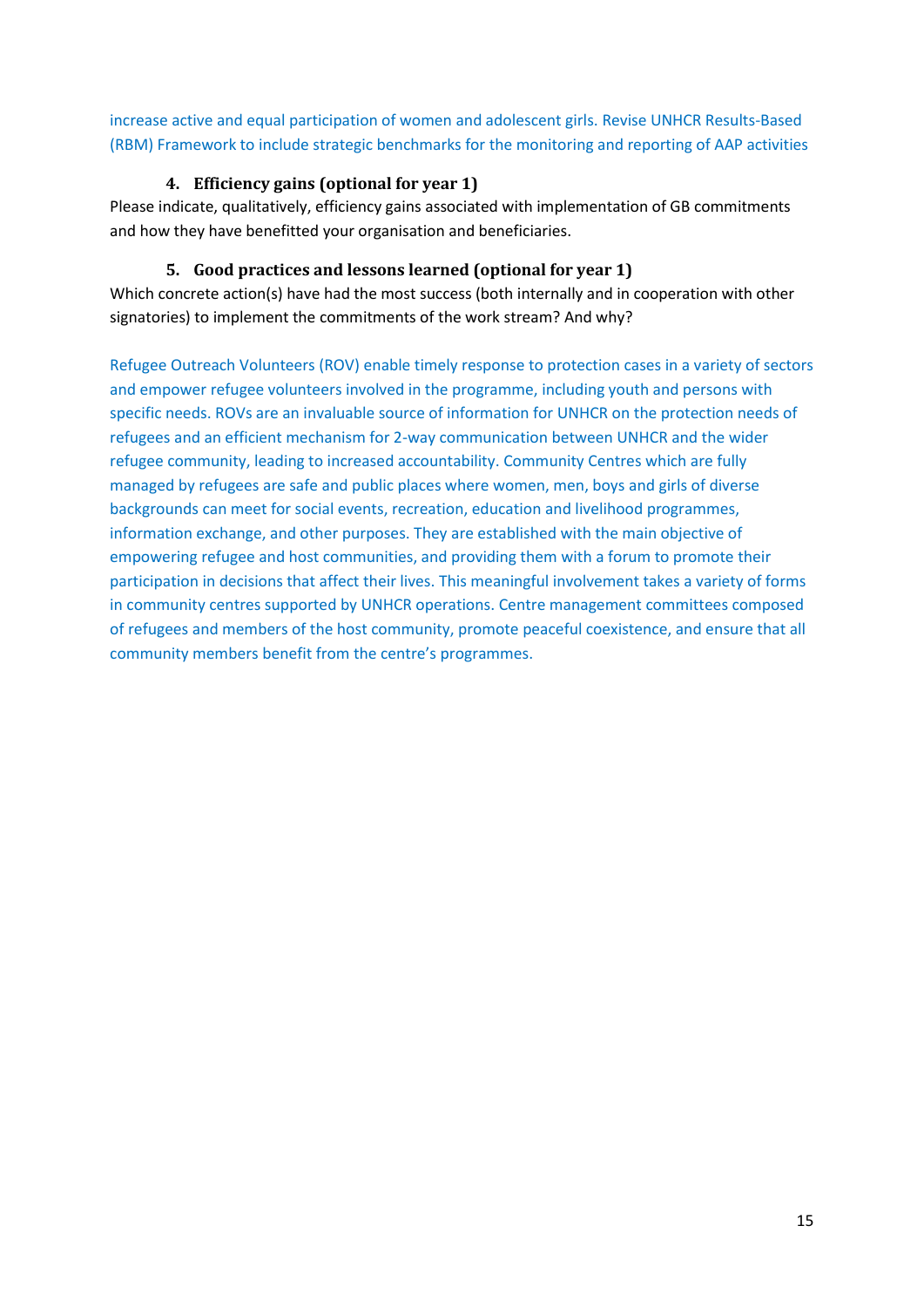# <span id="page-15-1"></span><span id="page-15-0"></span>**Work stream 7 - Multi-year planning and funding**

### **1. Baseline (only in year 1)**

Where did your organisation stand on the work stream and its commitments when the Grand Bargain was signed?

UNHCR had in place multi-year planning in six operations (Ghana, Senegal, Tanzania, Uganda, Costa Rica and Ecuador).

#### **2. Progress to date**

<span id="page-15-2"></span>Which concrete actions have you taken (both internally and in cooperation with other signatories) to implement the commitments of the work stream?

UNHCR has been piloting multi-year and multi-partner planning in six operations and the Graduation Approach in five operations. UNHCR took part in the inter-agency mission to DRC on the multi-year Humanitarian Response Plan.

## **3. Planned next steps**

What are the specific next steps which you plan to undertake to implement the commitments (with a focus on the next 2 years)?

Based on lessons learned from pilots, UNHCR will expand multi-year planning. 15 additional multiyear planning pilots will be launched. UNHCR will participate in the multi-year Humanitarian Response Plans, where applicable. The operations in HRP countries will also receive HQs support in multi-year planning. UNHCR will analyse the impact of multi-year funding to see how it contributes to efficiency in the programme delivery.

#### **4. Efficiency gains (optional for year 1)**

<span id="page-15-3"></span>Please indicate, qualitatively, efficiency gains associated with implementation of GB commitments and how they have benefitted your organisation and beneficiaries.

The amount of multi-year financing received has increased. In 2013, 7% of the total contribution received was multi-year, this increased to 15% in 2016. Increased amounts of multi-year financing provides predictability to the organization.

## **5. Good practices and lessons learned (optional for year 1)**

<span id="page-15-4"></span>Which concrete action(s) have had the most success (both internally and in cooperation with other signatories) to implement the commitments of the work stream? And why?

For the Syria situation, UNHCR has been applying multi-year planning cycles as part of the overall interagency cycle since 2014. The regional refugee and resilience plan (3RP) has a two-year planning cycle, supported by annual reviews of the planning assumptions and figures. The integration of resiliencebased programming into the 3RP by its nature necessitates a longer term vision, given that capacity building of government institutions and building the resilience of refugee and host communities has to take place on a multi-year scale.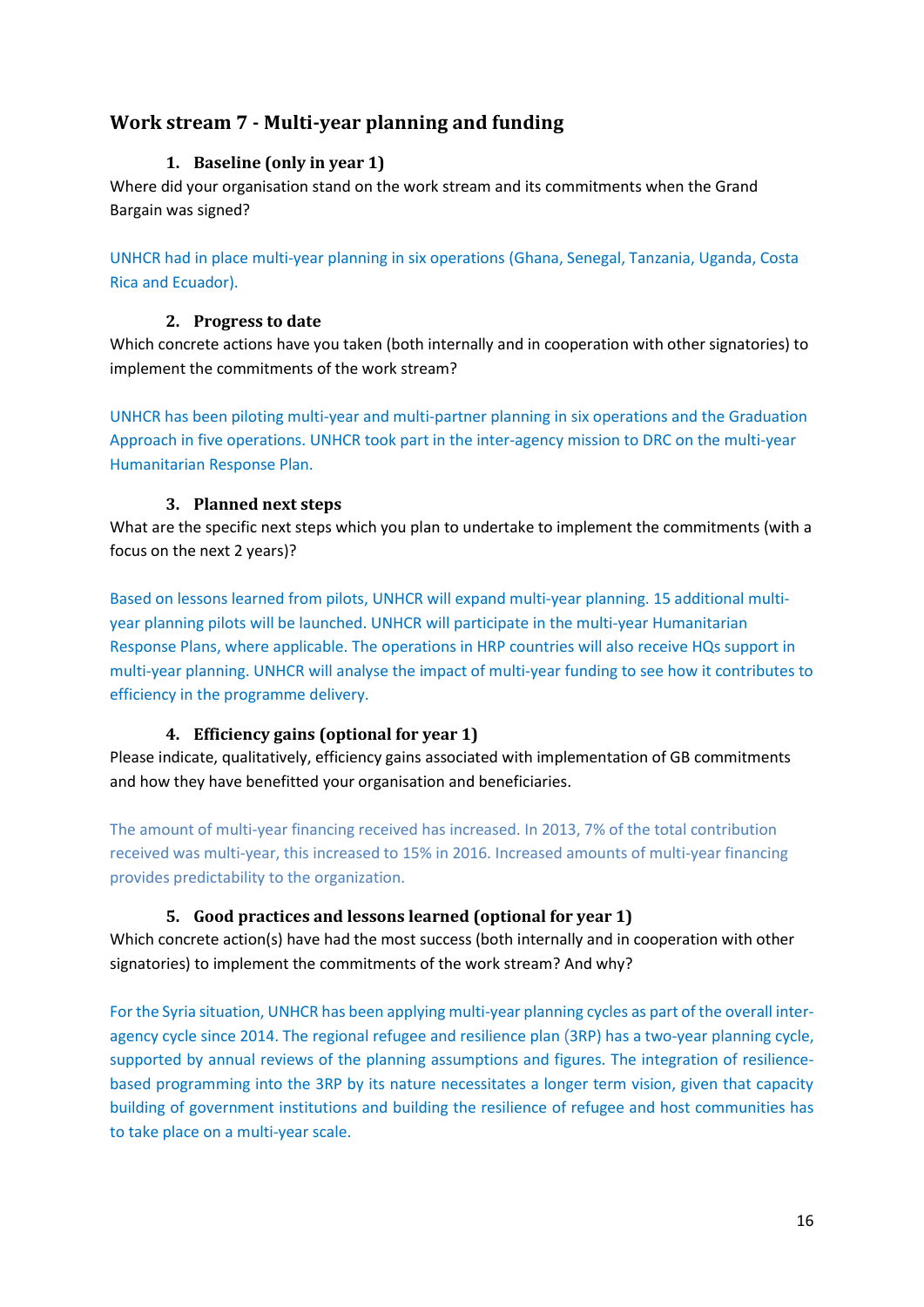The 3RP builds upon government-led national plans that are also multi-year. The Jordan Response Plan (JRP) has now taken on a 3-year 'rolling' planning cycle, initially for 2016-2018, with reviews at the end of 2016, then converting into the JRP2016-18 into the JRP 2017-19. The plan provides a three-year vision to ensure that critical humanitarian measures and medium-term interventions are better integrated, sequenced and complemented. The JRP 2016-18 is aligned with the objectives and projects of the Executive Development Plan 2016–2018 (EDP) and of the Governorate Development Plan 2016– 2018. Similarly the Lebanon Crisis Response Plan (LCRP) and the Turkey, Iraq and Egypt national plans are all rolling two year plans (2016-2017), which will also be updated in the future on a multi-year basis.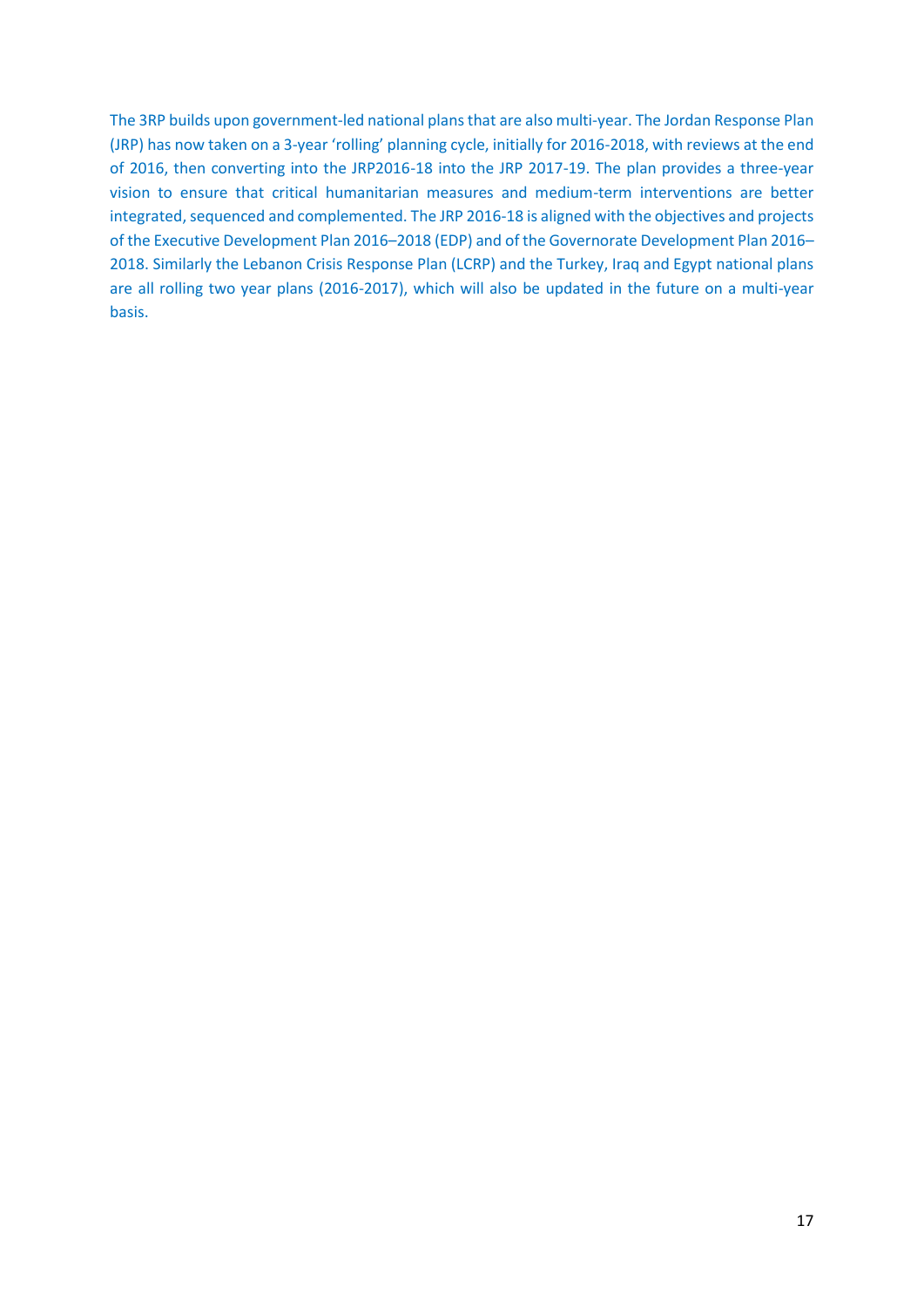# <span id="page-17-1"></span><span id="page-17-0"></span>**Work stream 8 - Earmarking/flexibility**

## **1. Baseline (only in year 1)**

Where did your organisation stand on the work stream and its commitments when the Grand Bargain was signed?

UNHCR relies more than ever on early, predictable and unrestricted donor funding to provide uninterrupted protection and assistance to populations of concern. The Office encourages donors to consider the use of un-earmarked funding, which allows UNHCR to respond quickly to emerging challenges and also to invest in innovation. Receipt of un-earmarked funding is a reflection of donor confidence in the organization, and UNHCR is fully cognisant of the accountability that comes with this. Since 2013, UNHCR has published an annual aide-memoire on how un-earmarked funding was used.

## **2. Progress to date**

<span id="page-17-2"></span>Which concrete actions have you taken (both internally and in cooperation with other signatories) to implement the commitments of the work stream?

UNHCR visibility guidelines prescribe that donors providing un-earmarked funding be given visibility in all UNHCR operations. All weekly funding updates for operations or situations published on Global Focus [\(http://reporting.unhcr.org/\)](http://reporting.unhcr.org/) include information on all donors providing un-earmarked funding (information is made available both for UNHCR operations and external audiences).

## **3. Planned next steps**

<span id="page-17-3"></span>What are the specific next steps which you plan to undertake to implement the commitments (with a focus on the next 2 years)?

The Office will continue to produce these aide-memoires, the next of which is scheduled to be ready in the second quarter of the year, with the aim of providing increased information. In 2017, UNHCR hopes to introduce more regular reporting on the use of un-earmarked funding to better illustrate how these resources are used throughout the year. UNHCR is also looking into improving the Global Focus portal to provide greater visibility to donors providing un-earmarked funding, and the 2016 Global Report will contain relevant analysis on the use of un-earmarked funding.

## **4. Efficiency gains (optional for year 1)**

<span id="page-17-4"></span>Please indicate, qualitatively, efficiency gains associated with implementation of GB commitments and how they have benefitted your organisation and beneficiaries.

## <span id="page-17-5"></span>**5. Good practices and lessons learned (optional for year 1)**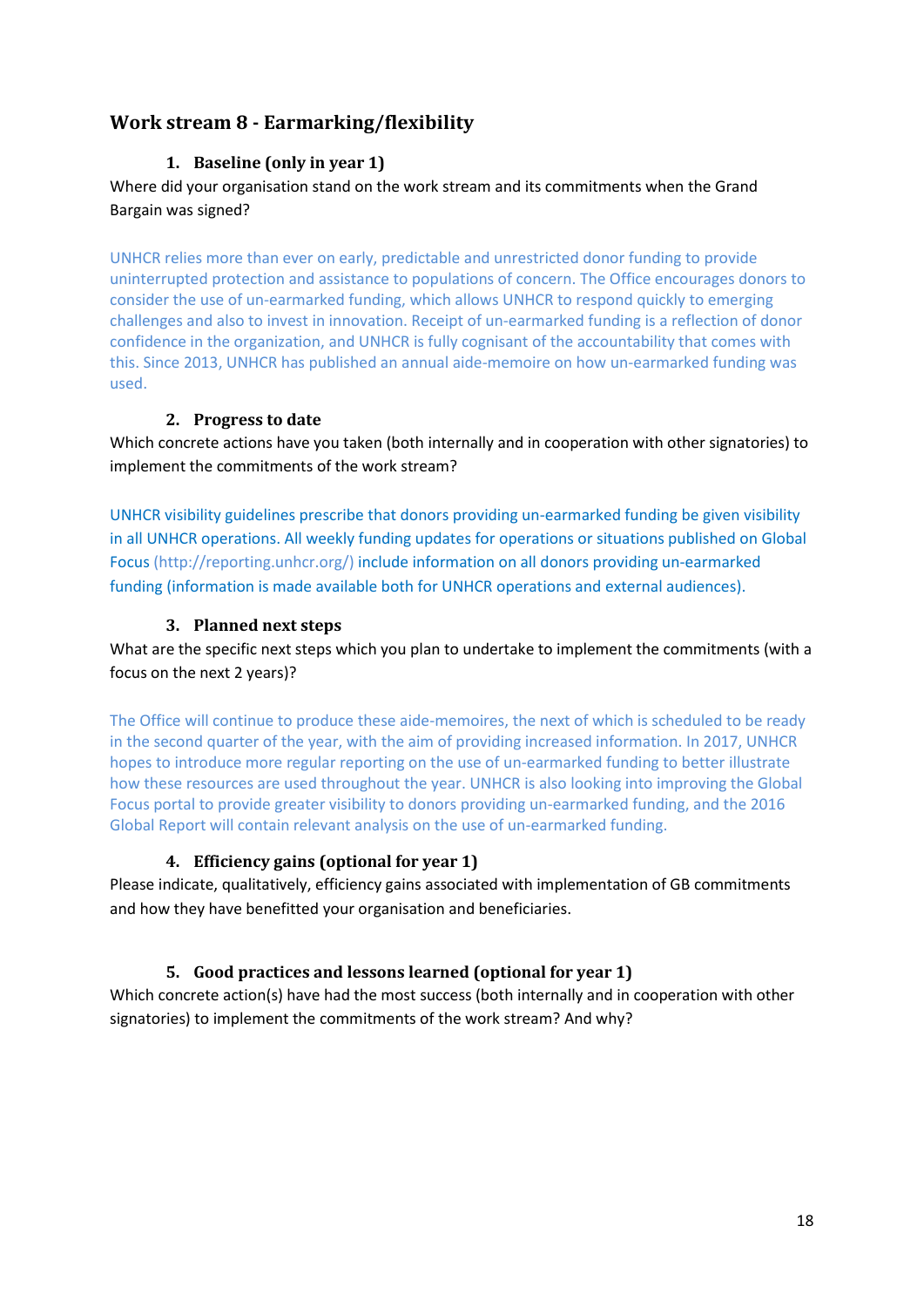## <span id="page-18-1"></span><span id="page-18-0"></span>**Work stream 9 – Reporting requirements**

#### **1. Baseline (only in year 1)**

Where did your organisation stand on the work stream and its commitments when the Grand Bargain was signed?

<span id="page-18-2"></span>UNHCR used a standard template for its partners to report on.

#### **2. Progress to date**

Which concrete actions have you taken (both internally and in cooperation with other signatories) to implement the commitments of the work stream?

UNHCR participated in a workshop chaired by Germany and ICVA in Berlin on 24 March, the aim of which was to discuss the GPPi report on harmonization of reporting requirements and to commit to trialling the pilot in several selected countries (likely to be Myanmar, Lebanon and Iraq). This has two implications for UNHCR, and for other UN agencies. The first concerns the axis of partners reporting to UN agencies. UNHCR committed to pilot the reporting template in those countries likely to be chosen for this purpose. Secondly, concerning the axis of UN agencies reporting to donors, UNHCR has stressed that the current template reflects more of a project-based reporting template and raises questions as to its applicability to a programme-based budget, which UNHCR advocates for and relies heavily upon, and un-earmarked or broadly earmarked funds.

#### **3. Planned next steps**

<span id="page-18-3"></span>What are the specific next steps which you plan to undertake to implement the commitments (with a focus on the next 2 years)?

UNHCR will examine the precise modalities of trialling the pilot with its partners and will suggest some improvements of the template. Upon completion of the pilot phase, UNHCR will assess the findings of the pilot and future adoption of the template organization wide. UNHCR will also examine in more depth the implications of trialling it itself for its own reporting, including what measures may have to be taken to adapt existing reporting mechanisms (such as the results-based management system).

#### **4. Efficiency gains (optional for year 1)**

<span id="page-18-4"></span>Please indicate, qualitatively, efficiency gains associated with implementation of GB commitments and how they have benefitted your organisation and beneficiaries.

#### <span id="page-18-5"></span>**5. Good practices and lessons learned (optional for year 1)**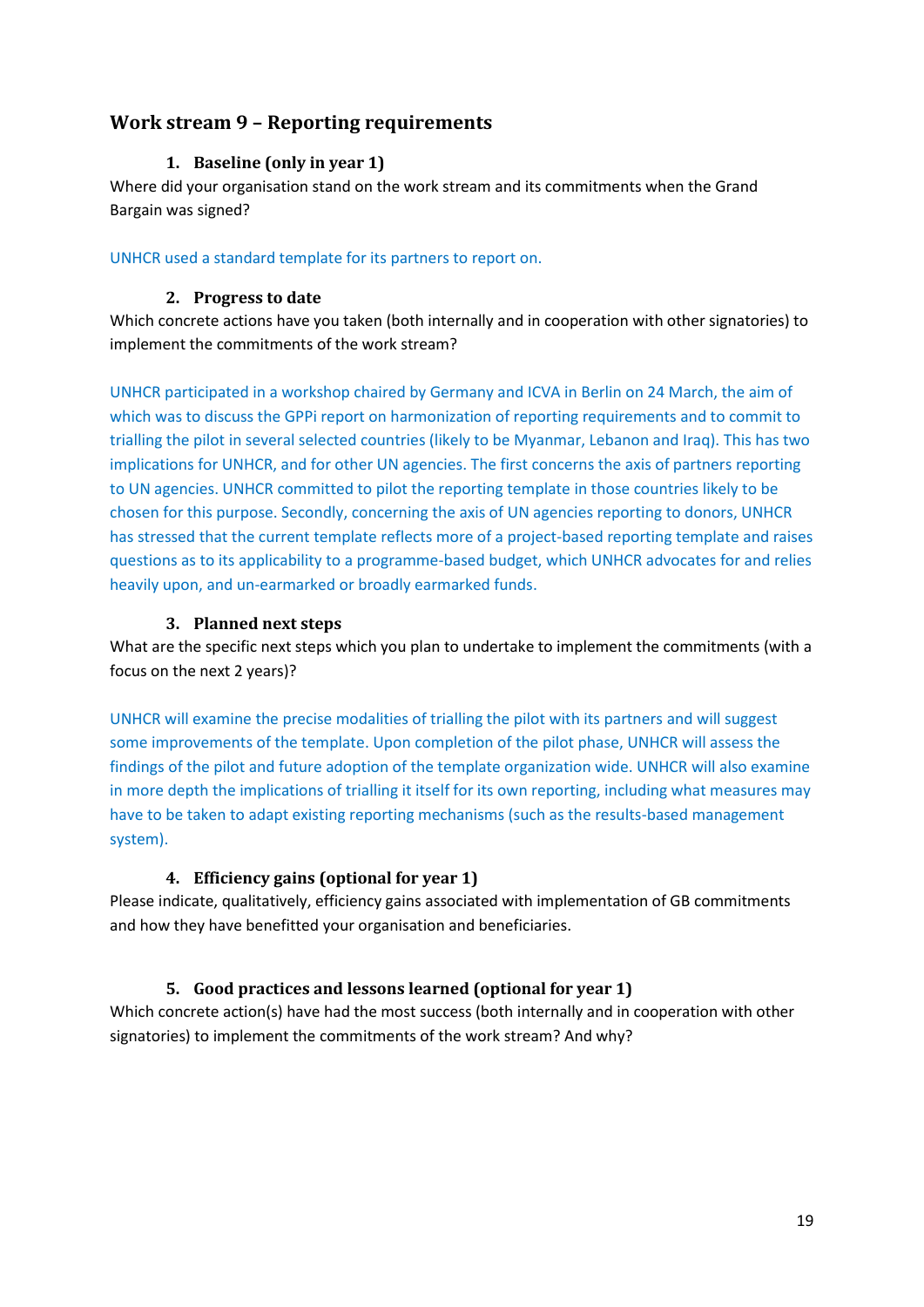## <span id="page-19-0"></span>**Work stream 10 – Humanitarian – Development engagement**

**1. Have you increased the share of resources allocated to prevention, mitigation, preparedness and recovery? How significant are these changes? Baseline (only in year 1)**

Where did your organisation stand on the work stream and its commitments when the Grand Bargain was signed?

UNHCR's partnership with the World Bank strengthened building an evidence-base on the economic impact of refugees on host economies. In 2015, three regional studies in Africa (Sahel, Great Lakes Region and the Horn of Africa) were completed and in early 2016 four studies in the Middle East were finalized. UNHCR is leading the work of the United Nations Chief Executives Board for Coordination High-Level Committee on Management on efforts to bridge the humanitarian and development data gap. This initiative brings together UN agencies to make recommendations for an integrated approach to data collection and the usage of humanitarian and development data, helping ensure more coherent and collaborative assessments at the programmatic and implementation stages.

#### **2. Progress to date**

<span id="page-19-1"></span>Which concrete actions have you taken (both internally and in cooperation with other signatories) to implement the commitments of the work stream?

UNHCR collaborated with the World Bank on a ground-breaking study on forced displacement, which was launched at the General Assembly summit on addressing large movements of refugees and migrants held in New York in September 2016. UNHCR and the World Bank are conducting a series of field missions to major refugee hosting countries during the first half of 2017 to identity opportunities for collaboration. The results will be presented at the World Bank's Governing Board later this year and will help prepare programmes to be funded under the Bank's International Development Association 2017-2019 sub-window for refugees and host communities.

A number of additional studies have either been completed or initiated including (a) a study of the impact of Syrian refugees on labour markets and employment in Jordan, Lebanon and northern Iraq, (b) the socio-economic impact of Kakuma camp in Kenya and (c) a durable development approach to migration challenges in Afghanistan. UNHCR is also working closely with the World Bank and DFID on a £10M fund over four years for new research and evidence on protracted displacement.

UNHCR and the International Labour Organization (ILO) signed a revised memorandum of understanding in July 2016 aimed at promoting employment possibilities for refugees, IDPs, stateless persons and other populations of concern and developing better guidance to support governments in these efforts. In the context of the comprehensive refugee response framework (CRRF), UNHCR is also seeking to work more closely with development partners.

#### **3. Planned next steps**

<span id="page-19-2"></span>What are the specific next steps which you plan to undertake to implement the commitments (with a focus on the next 2 years)?

In order to address the particular challenges refugees face in accessing business start-up capital, UNHCR has concluded a credit guarantee facility agreement with the Swedish International Development Cooperation Agency (SIDA), which has made US\$ 15 million available to support refugees and host communities. This will reduce risks for financial service providers and enable